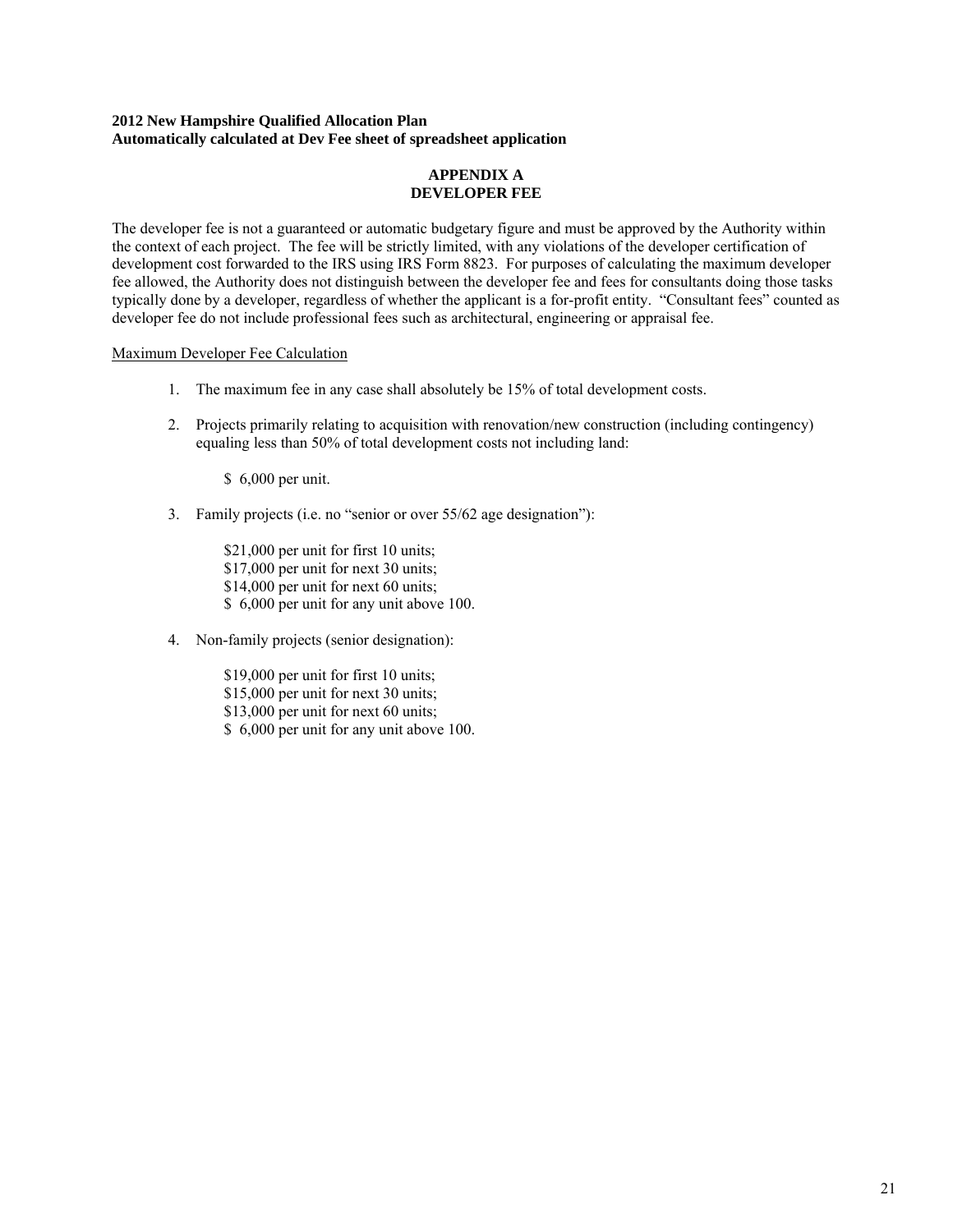## **APPENDIX B REVISED 10/1/10 NEW HAMPSHIRE DIFFICULT DEVELOPMENT AREAS (DDA's) and QUALIFIED CENSUS TRACTS (QCT's) FOR 2012**

Note: This listing is for information only and reflects the last known federal designations. Please confirm for your project location. While the 130% bump is no longer restricted by law to the federal DDA/QCT districts defined by HUD, the Authority will restrict the 130% bump to projects located in the official DDA/QCT districts, or to projects which comply with the green components of the Authority's construction standards.

#### **Difficult Development Areas (DDAs)**

Belknap, Carroll, Cheshire, Grafton, and Merrimack counties.

## **Qualified Census Tracts (QCTs)**

Manchester – 4.00, 5.00, 14.00, 15.00 and 20.00.

Nashua – 0105.00, 0107.00 and 0108.00.

Strafford County – 802.01 and 802.02.

Source: web reference is http://edocket.access.gpro/gov/2010/pdf/2010-23577.pdf Federal Register – September 21, 2010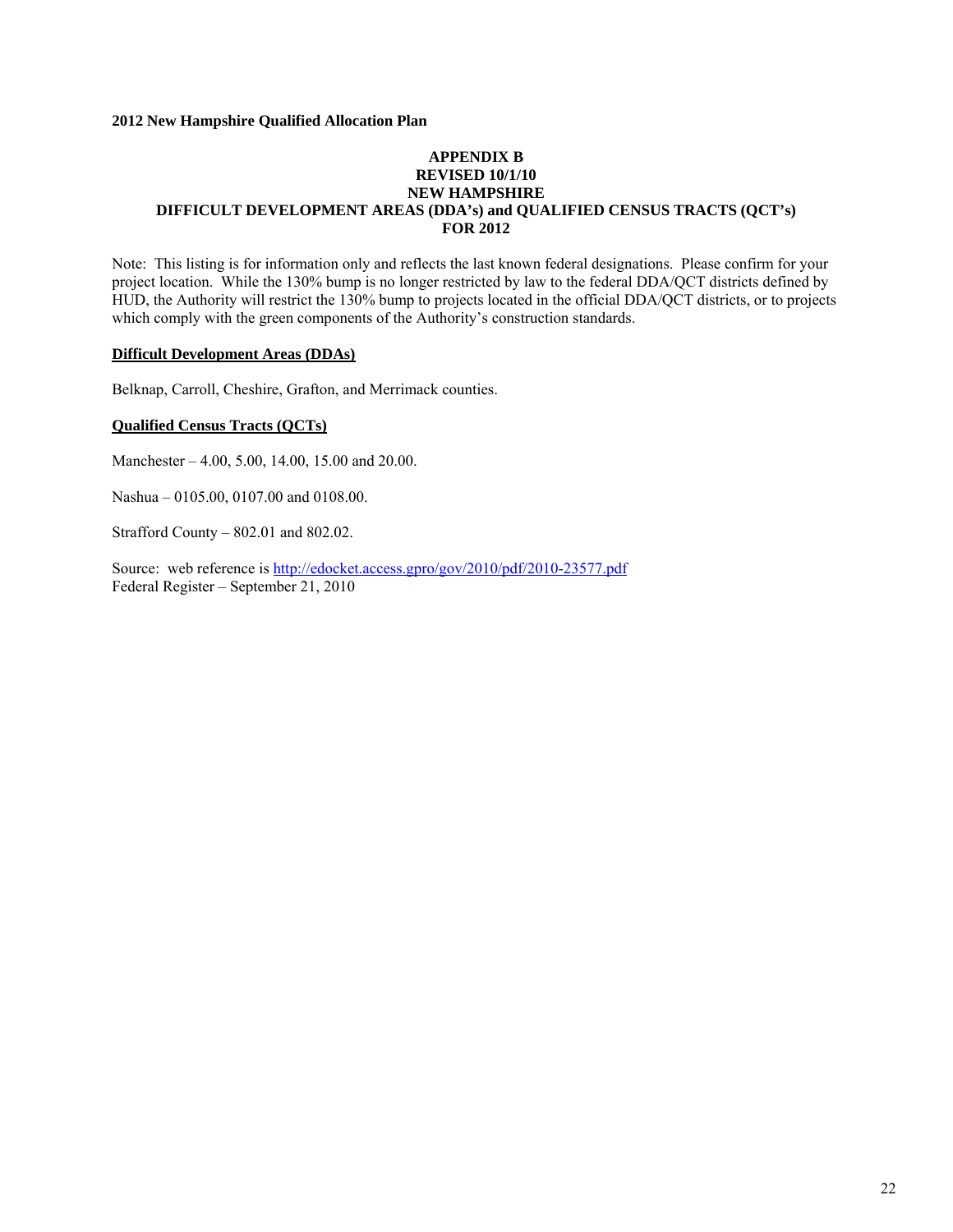## **APPENDIX C APPLICATION THRESHOLD REQUIREMENTS**

Applications must submit the following documents in the ODM website in order to be scored and considered for an LIHTC reservation in accordance with the Selection Criteria:

- 1. Completed Excel Application file
- 2. Exhibit 1 Site Information\* (include aerial photograph with site identified)
- 3. Exhibit 2 Floodplain and/or wetlands maps/certifications, if applicable.
- 4. Exhibit 3 Evidence of Site Control
- 5. Exhibit 30 Tenant Service Enriched Housing plan (if applicable)
- 6. Exhibit 12 Management Agent Questionnaire complete in ODM directly
- 7. Exhibit 19 Status and Timetable of Zoning Local Approvals including permit status letter (if applicable)
- 8. Self score Use ODM self scoring section, and use accompanying text boxes to substantiate proposed score
- 9. Tax Credit Application Fee (1% of requested LIHTC allocation) delivered to NH Housing by the application deadline.

Applications which do not meet the above requirements will be returned to the applicant. If the project scores competitively and meets all applicable requirements of the Authority, a reservation of credit shall be recommended to the Multi-Family/Special Projects Committee of the Board of Directors.

\*Exhibit numbers refer to the ODM website, List of Exhibits. Certain exhibits may not be applicable.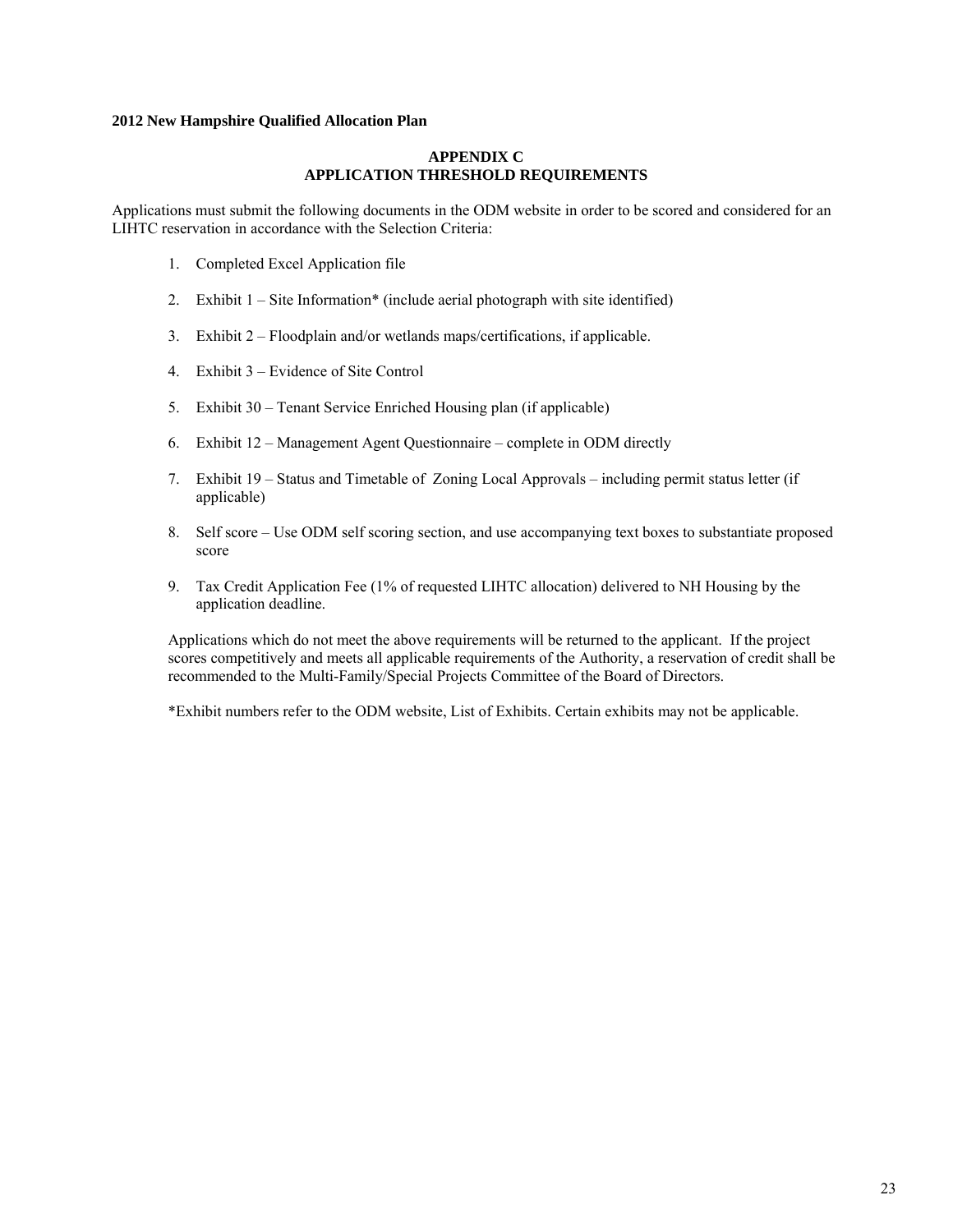#### **APPENDIX D PROGRESS PHASE REQUIREMENTS**

The following documents must be submitted to the Authority via the ODM website within 120 days of notification of a Reservation of Tax Credits or 30 days prior to deadline for Carryover Allocation (i.e. December 1st), whichever is sooner:

Projects must meet the requirements of the Progress Phase to be eligible for an allocation of tax credits. Progress requirement extensions may be granted at the sole discretion of the Authority. The tax credit Reservation may be rescinded at the sole discretion of the Authority for not meeting the Progress Phase Requirements or for a failure to meet the General Criteria in HFA:109.07B.

- 1. Letter requesting Commitment of Tax Credits and inclusion of any pages from the Application Form related to changes in the project scope or cost, including complete updated budget
- 2. Exhibit 19 Evidence of Zoning/Local Approvals\*
- 3. Exhibit 20 Permanent Financing Letter of Commitment
- 4. Exhibit 21 Construction Financing Letter of Commitment
- 5. Exhibit 22 Equity Investment Letter of Commitment
- 6. Soils and/or structural engineering report (if applicable)
- 7. Exhibit 24 Construction Period Sources and Uses
- 8. Exhibit 27 Final Plans and Specifications
- 9. Exhibit 16 Appraisal (if required by the Authority)
- 10. Exhibit 17 Market Study (must be commissioned by the Authority and paid for by the applicant)
- 11. Exhibit 2 Environmental Site Assessment and related reports (Lead, Asbestos, Historic, Archeological, etc) if required by the Authority\*
- 12. Evidence of Continued Site Control
- 13. Copy of the Architect Contract
- 14. For projects providing tenant services, an Executed Agreement Binding on Both Parties
- 15. Cost estimates (or bids if available), by schedule of value. Must comply with 6-2-6 rule for contractor overhead and profit (see QAP HFA:109.05)
- 16. Copy of Contract for Consultant Services (if applicable)

\*Exhibit numbers refer to the ODM website List of Exhibits. Certain exhibits may not be applicable – see Application.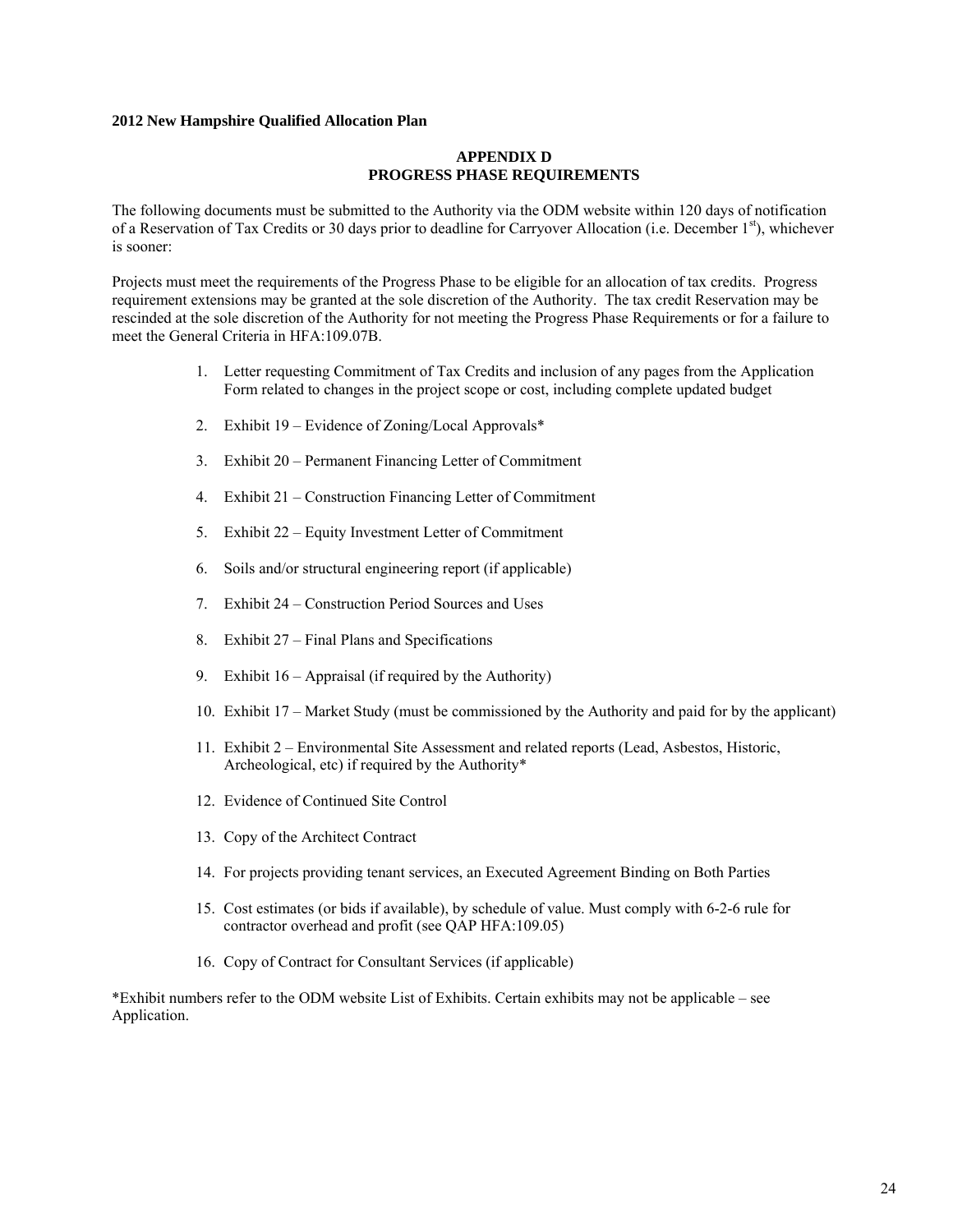## **APPENDIX E CARRYOVER ALLOCATION REQUIREMENTS**

- 1. Update of the Excel Application Form using ODM by December 1st.
- 2. Evidence of Limited Partnership existence, including federal tax identification number, Certificate of Good Standing for Limited Partnership from New Hampshire Secretary of State or copy of the Certificate of Limited Partnership stamped by Secretary of State.
- 3. Copy of Partnership Agreement or Offering Summary (draft acceptable)
- 4. Evidence of Continued Site Control
- 5. Copy of Construction Proposals (or bids) and executed Construction Contract. Include a copy of Schedule of Values showing contractor overhead and profit breakdown (i.e. 6-2-6 rule) as per HFA:109.05J.
- 6. Recorded Land Use Restriction Agreement (LURA)(contact Authority at least 14 days prior to deadline to receive document).
- 7. Market Study completed

\*The Carryover Cost Certification must be completed within 12 months of the "date of allocation", and must be forwarded to the Authority within a reasonable period after that.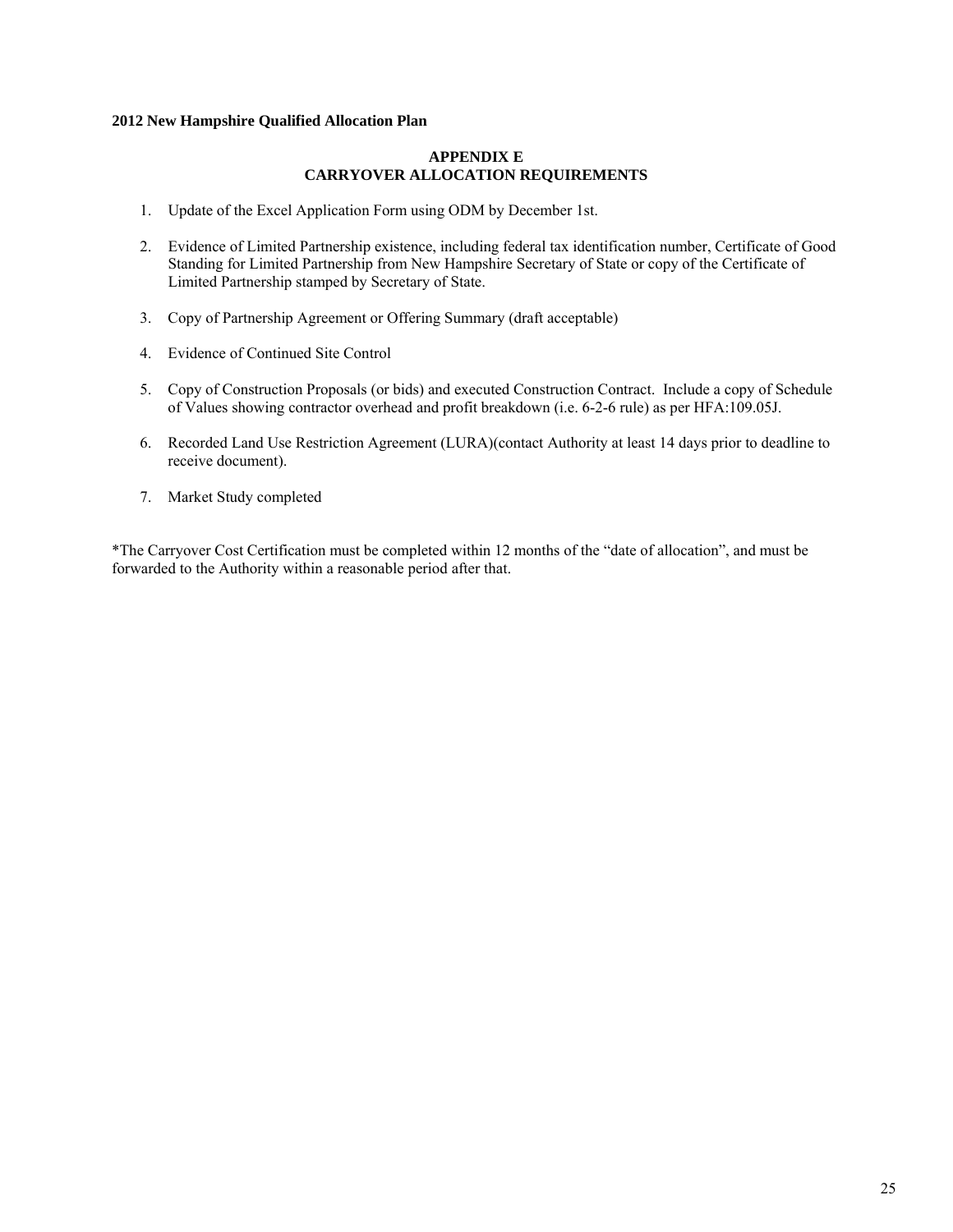## **APPENDIX F FINAL ALLOCATION REQUIREMENTS**

- 1. Updated Application Form into ODM with Sources and Uses corresponding to Final Cost Certification
- 2. Exhibit 37 Final Cost Certification
- 3. Developer Certification of Costs (see Appendix H for required format)
- 4. Developer Certification of Equity Proceeds (see Appendix I for required format)
- 5. "As-Built" Architect Certification (see Appendix J for required format)
- 6. Recorded Land Use Restriction Agreement (LURA) and evidence of its precedence in the land records (e.g. title search)
- 7. Executed Partnership Agreement with Equity Pay-In Schedule
- 8. Final Allocation Fee
- 9. Copy of Certificates of Occupancy
- 10. Copy of Deed including legal description of property
- 11. Tax Credit Monitoring Fee
- 12. Certification of Tax Credit Management Designation and Training
- 13. Placed In Service Date for each Building
- 14. Construction Contract meets 6-2-6 Limits (HFA:109.05K)
- 15. Sign-off by the Authority Construction Analyst (responsibility of Authority)
- 16. 10% cost certification completed within one year of carryover allocation
- 17. Right of First Refusal to Nonprofit Required for For Profit Developers Only see Appendix G for example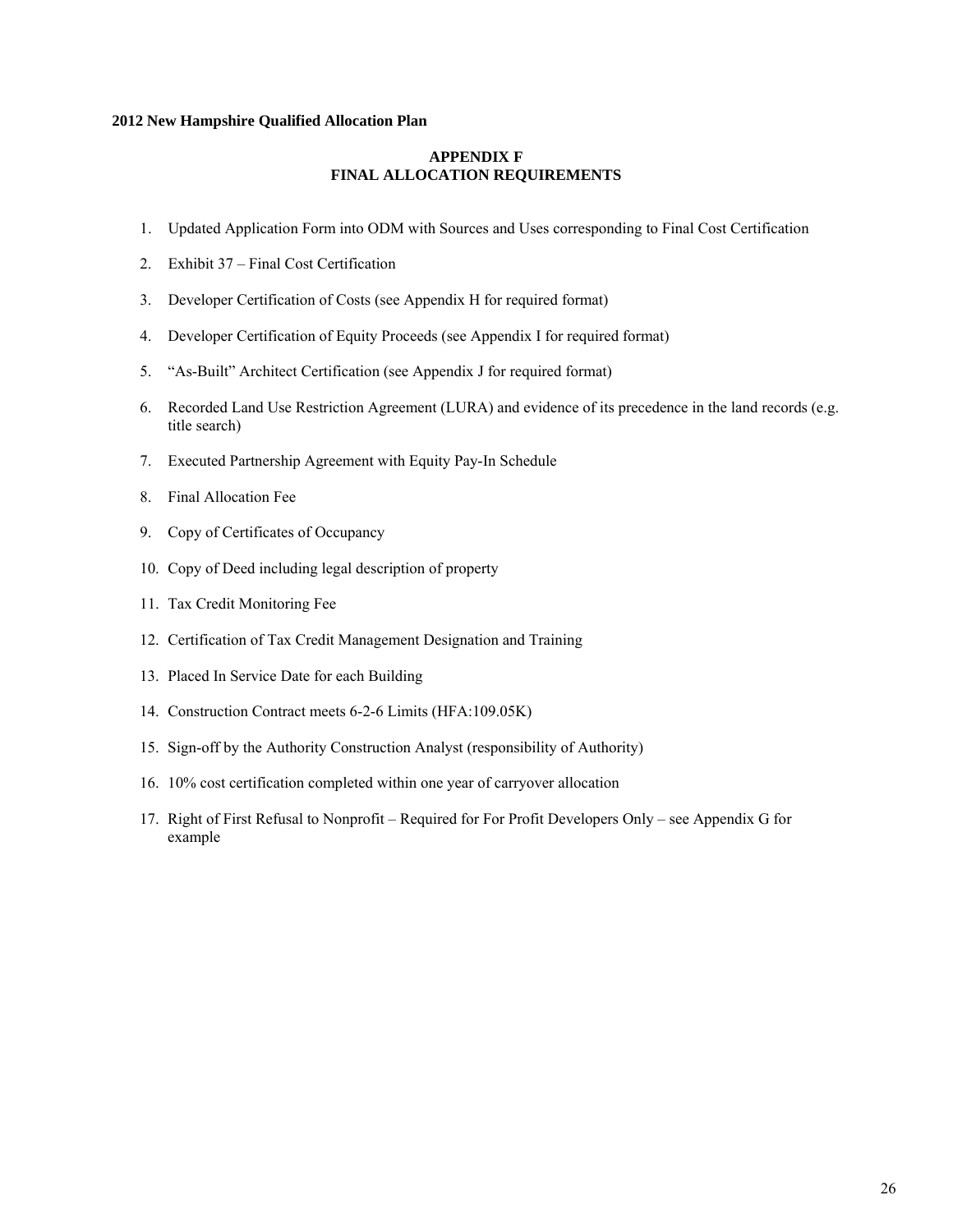#### **APPENDIX G SAMPLE - RIGHT OF FIRST REFUSAL**

| This Agreement is entered into this                                                                           | day of | 200, between                                                          |  |  |  |  |
|---------------------------------------------------------------------------------------------------------------|--------|-----------------------------------------------------------------------|--|--|--|--|
| (the "Owner"), having an address of                                                                           |        | . County of                                                           |  |  |  |  |
| and State of                                                                                                  |        | and the New Hampshire Housing Finance Authority, having an address of |  |  |  |  |
| 32 Constitution Drive, Bedford, County of Hillsborough and State of New Hampshire (hereinafter referred to as |        |                                                                       |  |  |  |  |
| the "Authority"), and                                                                                         |        | (hereinafter referred to as the "QUALIFIED"                           |  |  |  |  |
| NON-PROFIT ENTITY"), having an address of                                                                     |        | County of                                                             |  |  |  |  |
| and State of                                                                                                  |        | and the parties agree as follows:                                     |  |  |  |  |

- 1. The Owner owns the compact of the own state of the inferred to as the "Property"). See attachment for legal description.
- 2. A Qualified Non-Profit is defined as meeting the requirements of the Internal Revenue Code (IRC) Section  $42(h)(5)(C)$ .
- 3. The Owner and its successors and assigns in interest (as may be approved by the Authority as per HFA:109.05N of the 2008 Qualified Allocation Plan) are bound to the Low Income Housing Tax Credit (LIHTC) rent and income limits set forth in the Land Use Restriction Agreement (hereinafter referred to as the "LURA") for 99 years from the beginning of the compliance period as defined in the LURA, unless the Owner uses the following procedure:
	- (i) The Owner may make a bona fide offer to sell the Property to the Qualified Non-Profit Entity or its successor and assigns, subsequent to the initial 30 year compliance period for a price equal to the minimum set forth in IRC Section  $42(i)(7)(B)$ . The offer shall be in writing delivered to the Qualified Non-Profit Entity, with a copy to the Authority. The Qualified Non-Profit Entity may accept the offer to sell by notifying the Owner in writing within ninety (90) days of its receipt of the offer. If the Qualified Non-Profit Entity accepts the offer, then the Owner and the Qualified Non-Profit Entity shall close the sale of the Property at the offices of the Authority within 180 days after the acceptance of the offer. If the Qualified Non-Profit Entity decides to purchase the Property, the original LURA will be discharged and no rent or income limits shall apply.
	- (ii) If the Qualified Non-Profit Entity does not accept the offer to purchase the Property or exercise its right under this Right of First Refusal ("ROFR"), to purchase the Property as set forth in Paragraph 2 above, then the Owner shall offer to sell the Property to the Authority for the same price at which it offered to sell the Property to the Qualified Non-Profit Entity. The offer shall be in writing and delivered to the Authority. The Authority may accept the offer by notifying the Owner in writing within ninety (90) days of its receipt of the same. If the Authority gives written notice of its intent to accept this offer, the Authority and the Owner shall close the sale of this Property at the offices of the Authority within 180 days after receipt of the Authority's written notice of acceptance of this offer. The Authority may purchase this Property for its own purposes or on behalf of another Qualified Non-Profit Entity. If the Authority purchases the Property either for its own purposes or on behalf of another Qualified Non-Profit Entity, the Authority may discharge the original LURA or negotiate a new LURA. In the event that the Authority negotiates a new LURA, it shall use its best efforts to maintain low income residency and affordability substantially the same as the existing LURA to the extent reasonably possible.
	- (iii) If the Authority declines the offer to sell the Property or to otherwise exercise its right under this ROFR, either for its own purposes or on behalf of another Qualified Non-Profit Entity, the LURA will be discharged by the Authority and the Owner is free to sell and/or convert the Property to market rents or other uses after adequate notice to existing tenants and compliance with existing law (including the 3 year tenant protection period cited at Section  $42(h)(6)(e)(ii)$ ).
	- 4. This Agreement may be assigned by the Owner, subject to the written approval of the Authority, which approval shall not be unreasonably withheld.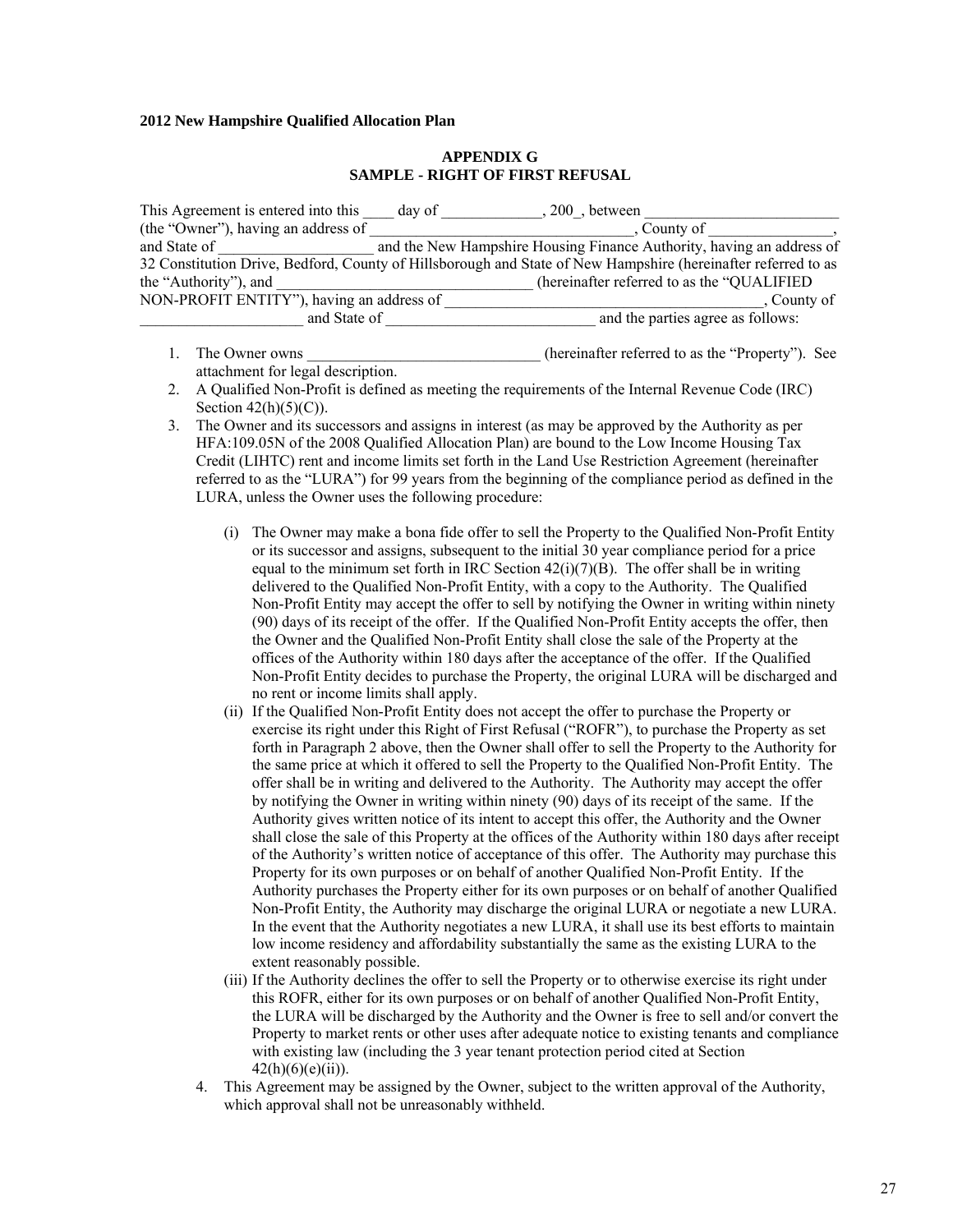## **APPENDIX H DEVELOPER'S CERTIFICATION OF DEVELOPMENT COSTS**

I \_\_\_\_\_\_\_\_\_\_\_\_\_\_\_\_\_\_\_\_\_\_\_\_\_\_\_\_\_\_\_\_\_\_\_\_ ("Developer"), developer of \_\_\_\_\_\_\_\_\_\_\_\_\_\_\_\_\_\_\_\_\_\_\_\_\_\_\_\_\_\_\_\_  $(the "Project")$  located at  $\qquad \qquad$  in  $\qquad \qquad$ , New Hampshire, hereby certify that the accompanying Sources and Uses of Funds with the Total Development Cost totaling \$\_\_\_\_\_\_\_\_\_\_\_, dated \_\_\_\_\_\_\_\_\_\_\_\_\_. Accountant's Certification of Costs (including developer fee), Qualified Basis and Applicable Fraction represent true and accurate representation of the Project costs. I further state that the Qualified Basis and Applicable Percentage were calculated in a manner consistent with the regulations set forth in IRC 42. I recognize that any changes or misrepresentations from this certification may warrant notification to the IRS of a LIHTC Program violation via IRS Form 8623.

Date:

Duly Authorized: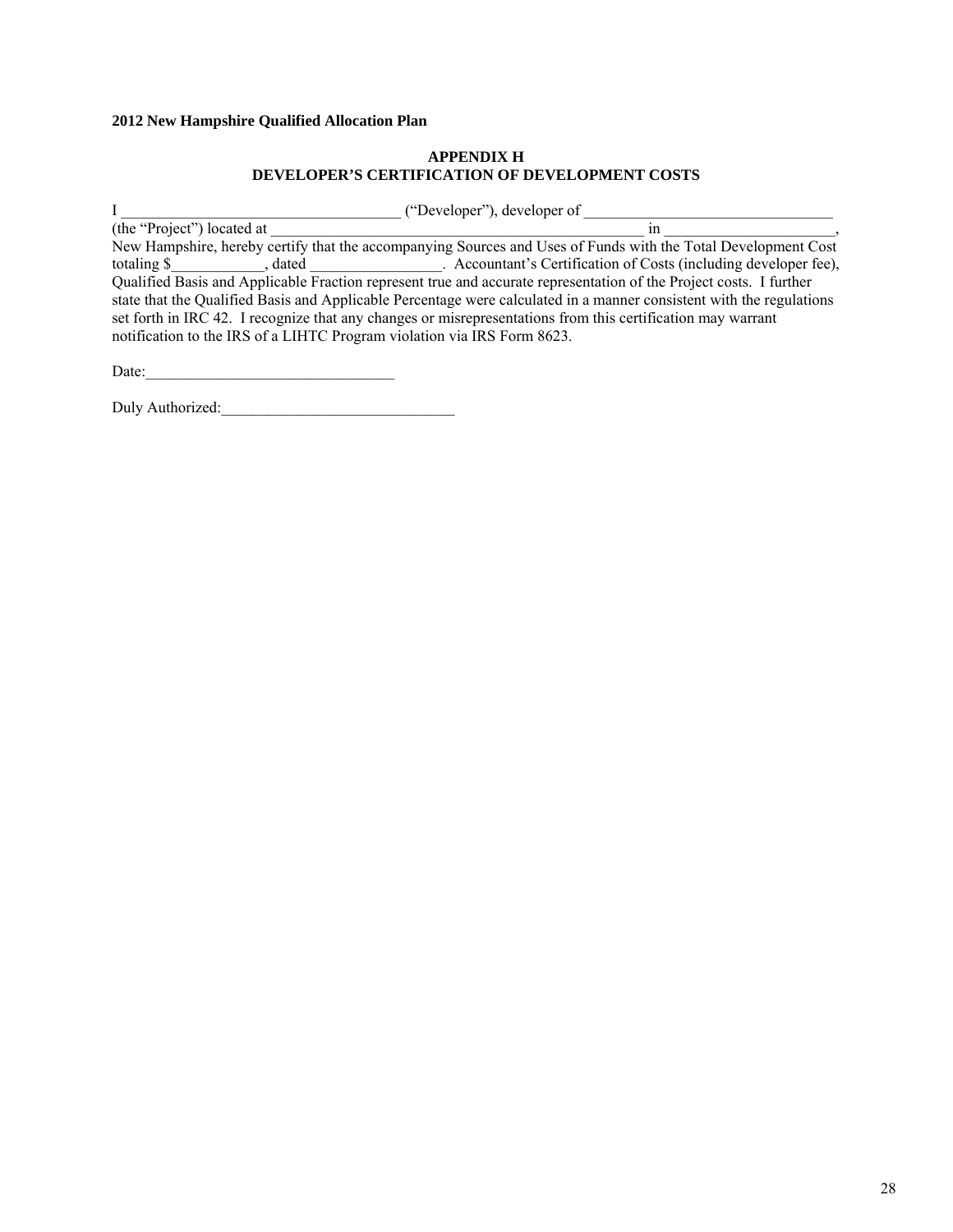## **APPENDIX I DEVELOPER'S CERTIFICATION OF EQUITY PROCEEDS**

| ("Developer"), developer of                                                                                            |                                                                      |  |  |  |  |
|------------------------------------------------------------------------------------------------------------------------|----------------------------------------------------------------------|--|--|--|--|
| (the "Project") located at                                                                                             | ın                                                                   |  |  |  |  |
| New Hampshire, hereby certify that the gross equity investment in the Project gained from the sale of<br>$\frac{0}{0}$ |                                                                      |  |  |  |  |
| interest in the Limited Partnership entitled                                                                           | Limited Partnership Agreement dated                                  |  |  |  |  |
| totaled \$                                                                                                             | . This gross equity investment is based on a final allocation of Low |  |  |  |  |
| Income Housing Tax Credit of \$                                                                                        | annually for a period of ten years.                                  |  |  |  |  |
|                                                                                                                        |                                                                      |  |  |  |  |

Date:\_\_\_\_\_\_\_\_\_\_\_\_\_\_\_\_\_\_\_\_\_\_\_\_\_\_\_\_\_\_\_\_

Duly Authorized:\_\_\_\_\_\_\_\_\_\_\_\_\_\_\_\_\_\_\_\_\_\_\_\_\_\_\_\_\_\_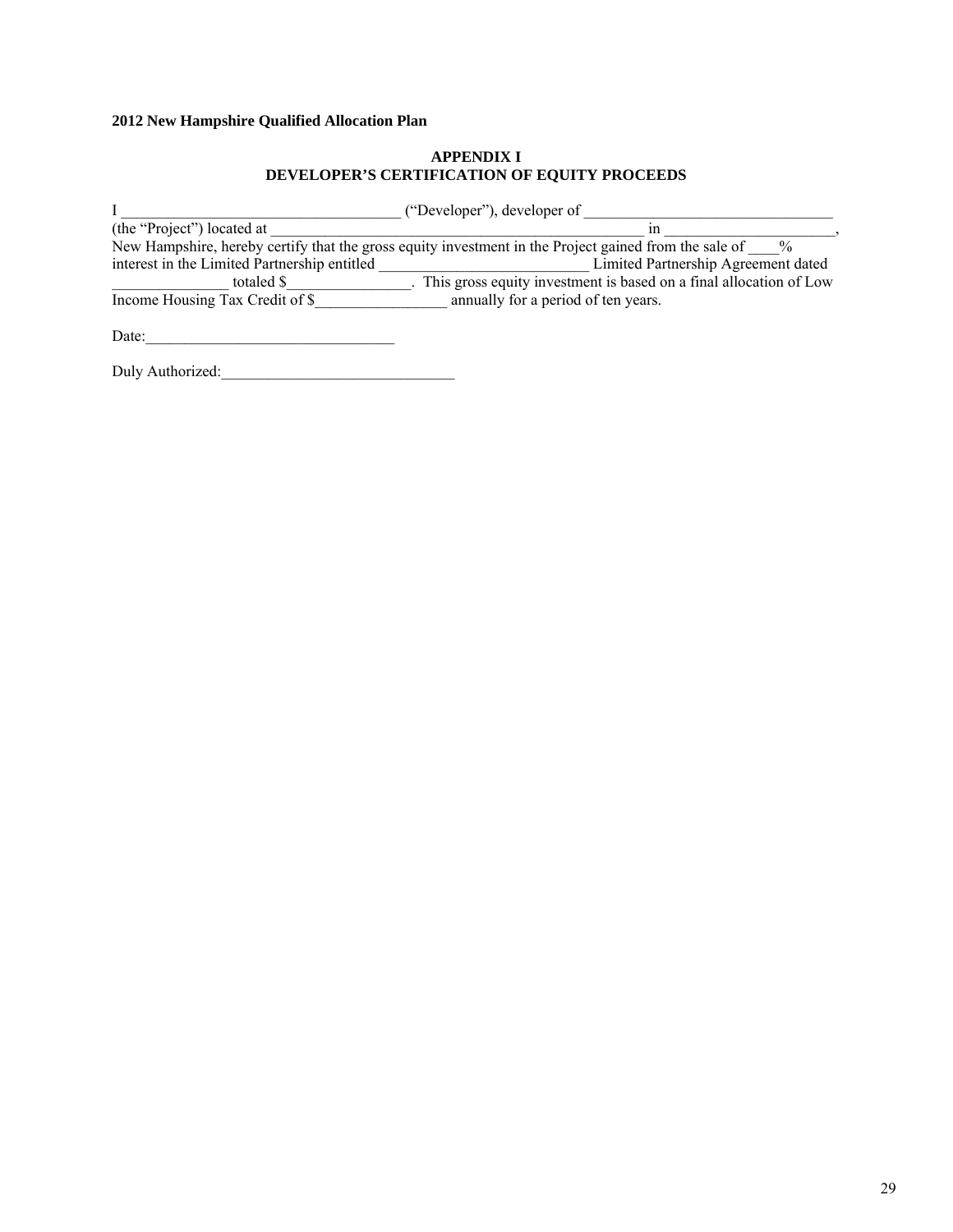$\mathcal{L}=\mathcal{L}=\mathcal{L}=\mathcal{L}=\mathcal{L}=\mathcal{L}=\mathcal{L}=\mathcal{L}=\mathcal{L}=\mathcal{L}=\mathcal{L}=\mathcal{L}=\mathcal{L}=\mathcal{L}=\mathcal{L}=\mathcal{L}=\mathcal{L}=\mathcal{L}=\mathcal{L}=\mathcal{L}=\mathcal{L}=\mathcal{L}=\mathcal{L}=\mathcal{L}=\mathcal{L}=\mathcal{L}=\mathcal{L}=\mathcal{L}=\mathcal{L}=\mathcal{L}=\mathcal{L}=\mathcal{L}=\mathcal{L}=\mathcal{L}=\mathcal{L}=\mathcal{L}=\mathcal{$ 

## **APPENDIX J "AS-BUILT" ARCHITECT CERTIFICATION**

I have inspected the development know as \_\_\_\_\_\_\_\_\_\_\_\_\_\_\_\_\_\_\_\_\_\_\_\_\_\_\_\_\_\_\_\_\_\_\_\_\_\_\_\_\_\_\_\_\_\_ (Project name) located in  $(city, state)$  and hereby certify that the development has been built in accordance with the drawings and specifications dated \_\_\_\_\_\_\_\_\_\_\_\_\_\_\_\_\_\_\_\_\_\_\_ prepared by

Based upon this inspection, to the best of my knowledge and belief, the development has been constructed in conformance with all local, state and federal laws designated as the development standard for the project including, but not limited to the ADA, Section 504 and Fair Housing Laws as they pertain to handicapped accessibility and adaptability, all state and local health, safety and building codes and those requirements as set forth in the Authority's Design and Construction Standards.

Date

Architect

(Seal)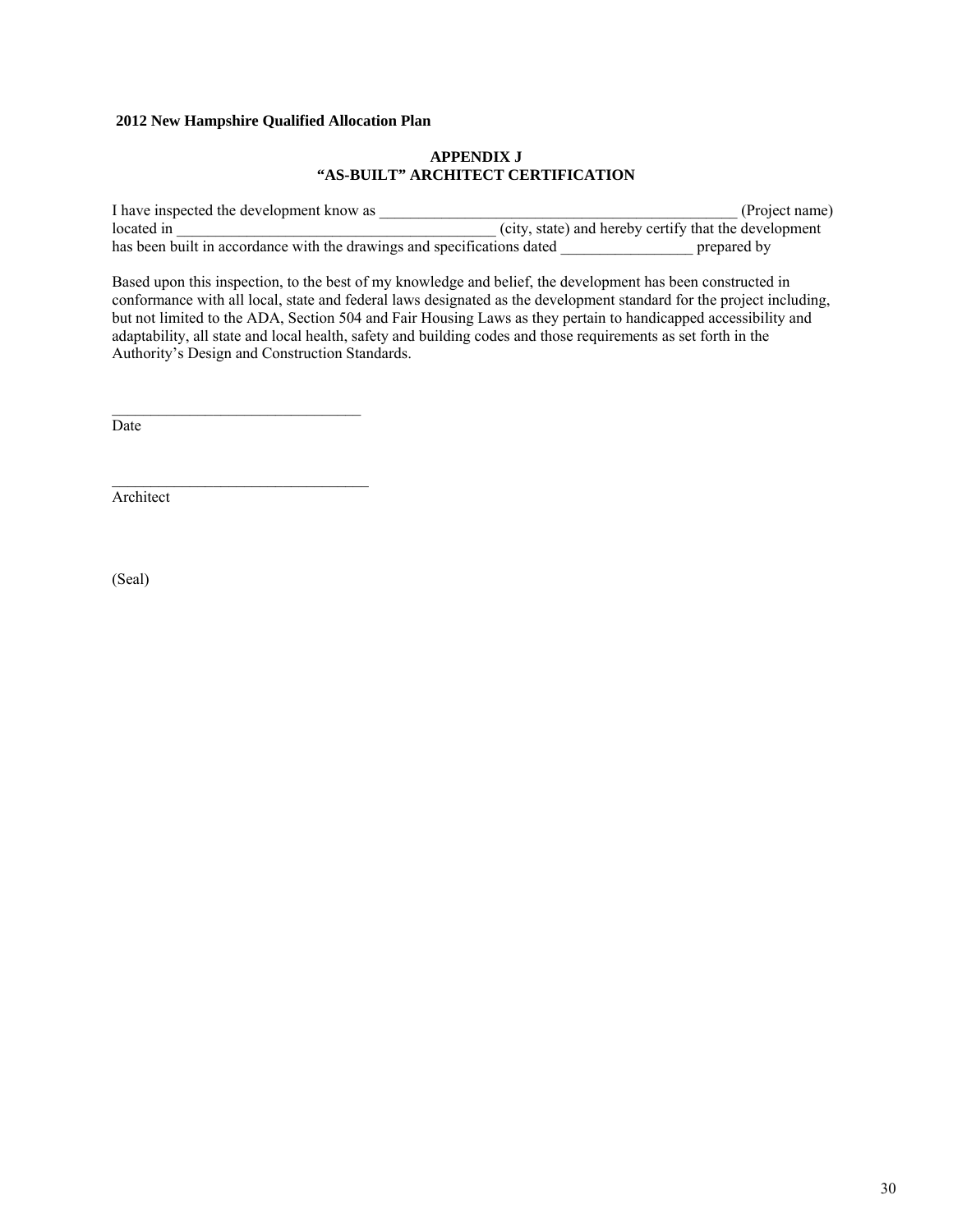## **APPENDIX K ELECTION OF GROSS RENT FLOOR**

Pursuant to Internal Revenue Service (IRS) Regulations, an Owner of a Low Income Housing Tax Credit project may designate the date that the Gross Rent Floor takes effect prior to the date the building is placed in service. The Gross Rent Floor establishes the initial permitted maximum rents for the Project. The Gross Rent Floor also limits potential future rent reductions due to decreases in the applicable median area income limits. The IRS will treat the Gross Rent Floor as taking effect on the date the New Hampshire Housing Finance Authority (Authority) initially allocates tax credits to the building. However, the IRS will treat the Gross Rent Floor as taking effect on a building's placed in service date if the Owner designates that date as the date the Gross Rent Floor takes effect for the building. The Owner must make this designation to use the placed in service date and inform the IRS no later than when the building is placed in service.

Please make the following designation:

- $\Box$  If this box is checked, the Owner hereby elects pursuant to IRS Revenue Ruling 94-57, to fix the applicable Gross Rent Floor in accordance with Section  $42(g)(2)(A)$  at the date the building is placed in service. This document must be submitted to the Authority prior to the Projects' placed in service date.
- $\Box$  If this box is checked, the Owner has made no election pursuant to IRS Revenue Ruling 94-57, and the applicable Gross Rent Floor for a building shall be set at the date the Authority initially allocates low income housing tax credits, which shall be earlier of 1) the date of the Carryover Allocation or 2) the date of the Final Allocation (IRS Form 8609).

A decrease in the median area income limits will not require a reduction in rents below the Gross Rent Floor.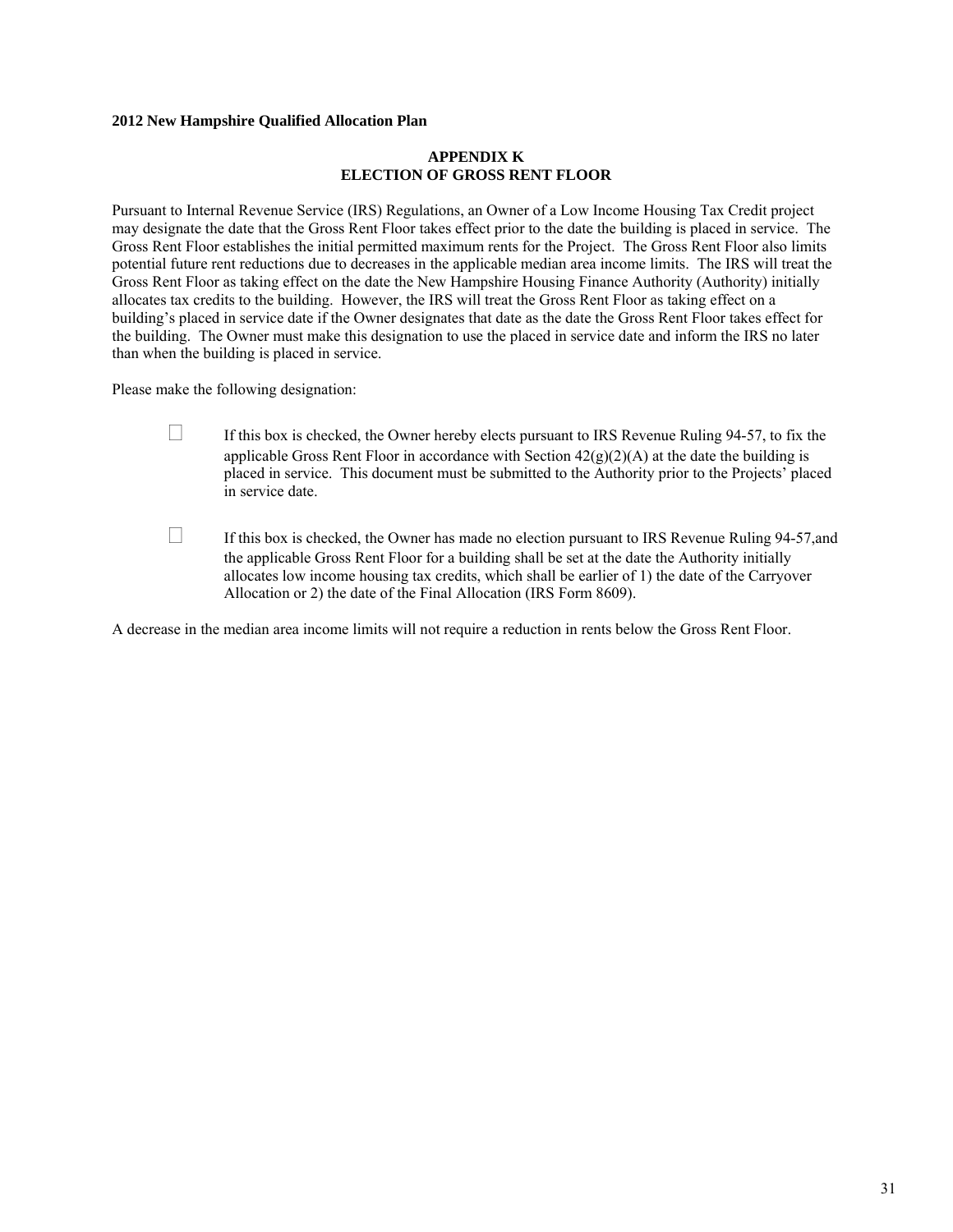## **2012 New Hampshire Qualified Allocation Plan Please use form in spreadsheet application.**

## **APPENDIX L MANAGEMENT AGENT QUESTIONNAIRE**

| Management Company Profiled:                                                                                                                                                  |               |                  |  |  |  |
|-------------------------------------------------------------------------------------------------------------------------------------------------------------------------------|---------------|------------------|--|--|--|
|                                                                                                                                                                               | Self Scoring  |                  |  |  |  |
|                                                                                                                                                                               | Circle Answer |                  |  |  |  |
| Questions $1 - 7$ are used in LIHTC scoring.                                                                                                                                  | Yes           | N <sub>0</sub>   |  |  |  |
| Does the Agent have experience managing properties receiving subsidies or rental<br>1.<br>assistance other than Low Income Housing Tax Credit (LIHTC)?                        | 1             | $\boldsymbol{0}$ |  |  |  |
| If yes, more than five years of experience?                                                                                                                                   |               | $\theta$         |  |  |  |
| If yes, identify the Contract Administrator and/or Compliance Agency and the number of properties,                                                                            |               |                  |  |  |  |
| number of units, location and years of experience.                                                                                                                            |               |                  |  |  |  |
| 2.<br>Does the Agent have experience managing LIHTC properties?                                                                                                               | 1             | $\mathbf{0}$     |  |  |  |
| If yes, more than five years experience?                                                                                                                                      |               | $\mathbf{0}$     |  |  |  |
| If yes, identify the compliance agency and the number of properties, number of units, location and                                                                            |               |                  |  |  |  |
| years of experience.                                                                                                                                                          |               |                  |  |  |  |
| In the past 3 years has the Agent undergone a LIHTC Compliance Monitoring Review?<br>3.                                                                                       |               | $\mathbf{0}$     |  |  |  |
| If yes, identify the compliance agency.                                                                                                                                       |               |                  |  |  |  |
| (If not applicable, please skip to question 5)<br>4.                                                                                                                          |               |                  |  |  |  |
| In the past 6 years, has the Agent received an unsatisfactory Monitoring Review of any                                                                                        | $-1$          | 1                |  |  |  |
| property by a Compliance Agency or Contract Administrator?                                                                                                                    |               |                  |  |  |  |
| If yes, explain circumstances and resolutions.                                                                                                                                |               |                  |  |  |  |
| 5.<br>(If not applicable, please skip to question 6)                                                                                                                          |               |                  |  |  |  |
| In the past 3 years has the Agent managed/owned a property that has experienced any of the following?                                                                         |               |                  |  |  |  |
| Persistent (2 consecutive years) and/or numerous (a finding with more than 50% of                                                                                             |               |                  |  |  |  |
| areas inspected) poor physical condition issues within the control of management.                                                                                             | $-1$          | 1                |  |  |  |
| Persistent (2 consecutive years) late/incomplete submission of required documents<br>Ш                                                                                        |               |                  |  |  |  |
| (audits, budgets, certifications or other administrative or regulatory documents) to                                                                                          | $-1$          | 1                |  |  |  |
| the contract administrator or compliance agency.                                                                                                                              |               |                  |  |  |  |
| Check all that apply:                                                                                                                                                         |               |                  |  |  |  |
| Mortgage delinquent over 30 days<br>П                                                                                                                                         |               |                  |  |  |  |
| Low Debt to Coverage Ratio (DCR below 1.00)                                                                                                                                   |               |                  |  |  |  |
| Rental delinquency, greater than 7% of gross rent<br>$\mathbf{L}$                                                                                                             |               |                  |  |  |  |
| High vacancy, greater than 8% for more than 60 days                                                                                                                           |               |                  |  |  |  |
| Negative operating budget<br>$\mathbb{R}$                                                                                                                                     |               |                  |  |  |  |
| In litigation<br>П                                                                                                                                                            |               |                  |  |  |  |
| 6.                                                                                                                                                                            |               |                  |  |  |  |
| Does at least one person of the Agent's staff possess a designation of training and<br>proficiency from one of the Authority's nationally recognized Tax Credit trainers? See |               |                  |  |  |  |
| LIHTC Compliance on website for trainers www.nhhfa.org.                                                                                                                       |               |                  |  |  |  |
| If yes, list the specific designation by staff and date or attach documentation.                                                                                              |               |                  |  |  |  |
|                                                                                                                                                                               |               |                  |  |  |  |
|                                                                                                                                                                               |               |                  |  |  |  |
| Does at least one person of the Agent's staff attend annual LIHTC training?<br>7.                                                                                             |               | -1               |  |  |  |
| If yes, list the specific training attended by staff and date or attach certificate of training.                                                                              |               |                  |  |  |  |
|                                                                                                                                                                               |               |                  |  |  |  |
|                                                                                                                                                                               |               |                  |  |  |  |
| <b>Total Self</b>                                                                                                                                                             |               |                  |  |  |  |
| Scoring                                                                                                                                                                       |               |                  |  |  |  |